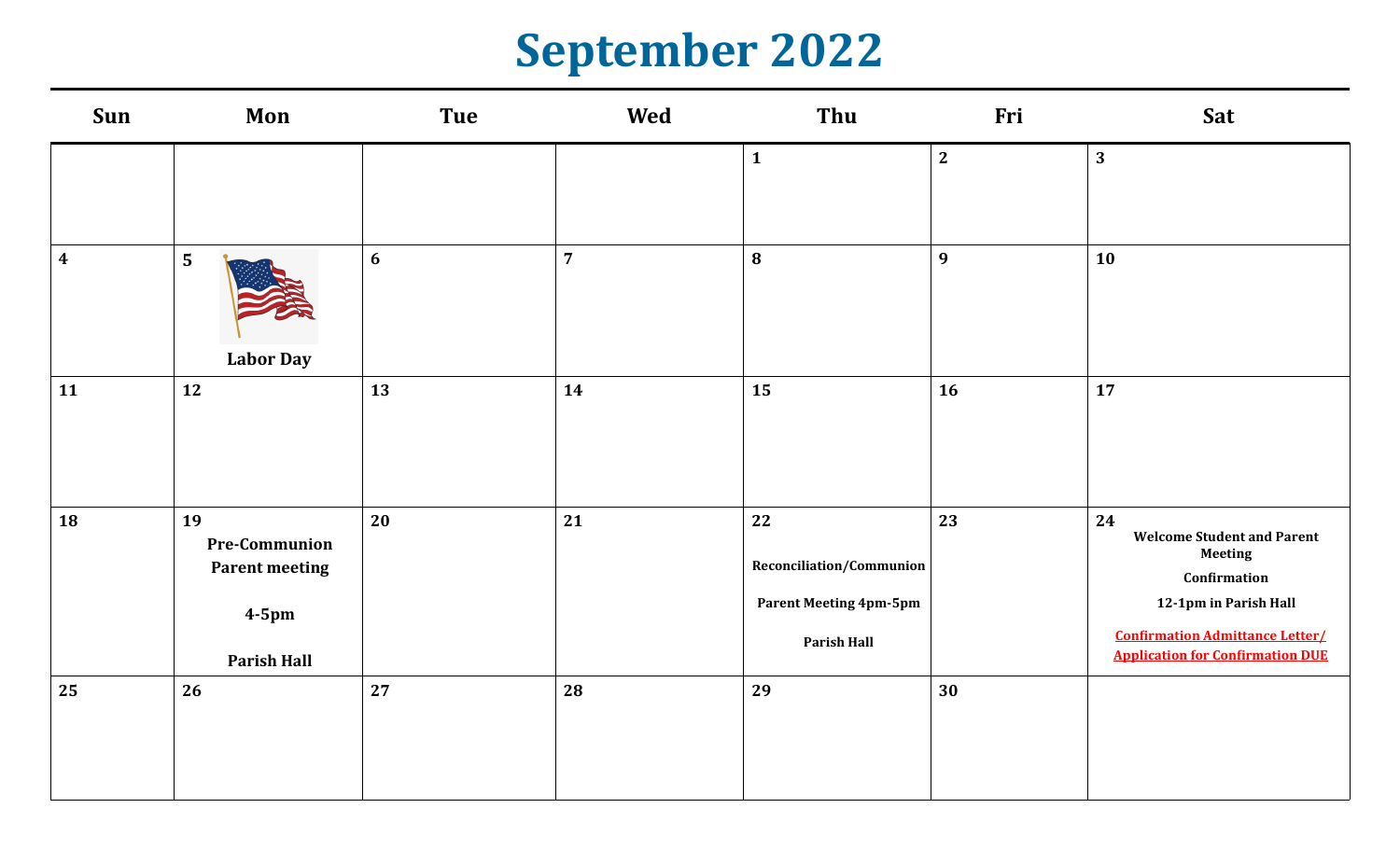#### **October 2022**

| Sun            | Mon                                                                                                        | <b>Tue</b>                                     | <b>Wed</b>                                                             | Thu | Fri            | Sat          |  |
|----------------|------------------------------------------------------------------------------------------------------------|------------------------------------------------|------------------------------------------------------------------------|-----|----------------|--------------|--|
|                |                                                                                                            |                                                |                                                                        |     |                | $\mathbf{1}$ |  |
| $\overline{2}$ | 3<br>Pre-Communion 4:00-5:00pm<br><b>Reconciliation/Communion 4:15-5:15pm</b><br>Confirmation 6:30-7:30pm  | $\boldsymbol{4}$<br>Grades 3 and 4 4:30-5:30pm | 5<br>Pre-Confirmation 1 4:30-5:30pm<br>Pre-Confirmation 2 6:30-7:30pm  | 6   | $\overline{7}$ | 8            |  |
| 9              | 10<br><b>No Classes</b><br>Columbus Day                                                                    | 11<br>Grades 3 and 4 4:30-5:30pm               | 12<br>Pre-Confirmation 1 4:30-5:30pm<br>Pre-Confirmation 2 6:30-7:30pm | 13  | 14             | 15           |  |
| 16             | 17<br>Pre-Communion 4:00-5:00pm<br><b>Reconciliation/Communion 4:15-5:15pm</b><br>Confirmation 6:30-7:30pm | 18<br>Grades 3 and 4 4:30-5:30                 | 19<br>Pre-Confirmation 1 4:30-5:30pm<br>Pre-Confirmation 2 6:30-7:30pm | 20  | 21             | 22           |  |
| 23             | 24<br>Pre-Communion 4:00-5:00pm<br><b>Reconciliation/Communion 4:15-5:15pm</b><br>Confirmation 6:30-7:30pm | 25<br>Grades 3 and 4 4:30-5:30                 | 26<br>Pre-Confirmation 1 4:30-5:30pm<br>Pre-Confirmation 2 6:30-7:30pm | 27  | 28             | 29           |  |
| 30             | 31<br>Pre-Communion 4:00-5:00pm<br><b>Reconciliation/Communion 4:15-5:15pm</b><br>Confirmation 6:30-7:30pm |                                                |                                                                        |     |                |              |  |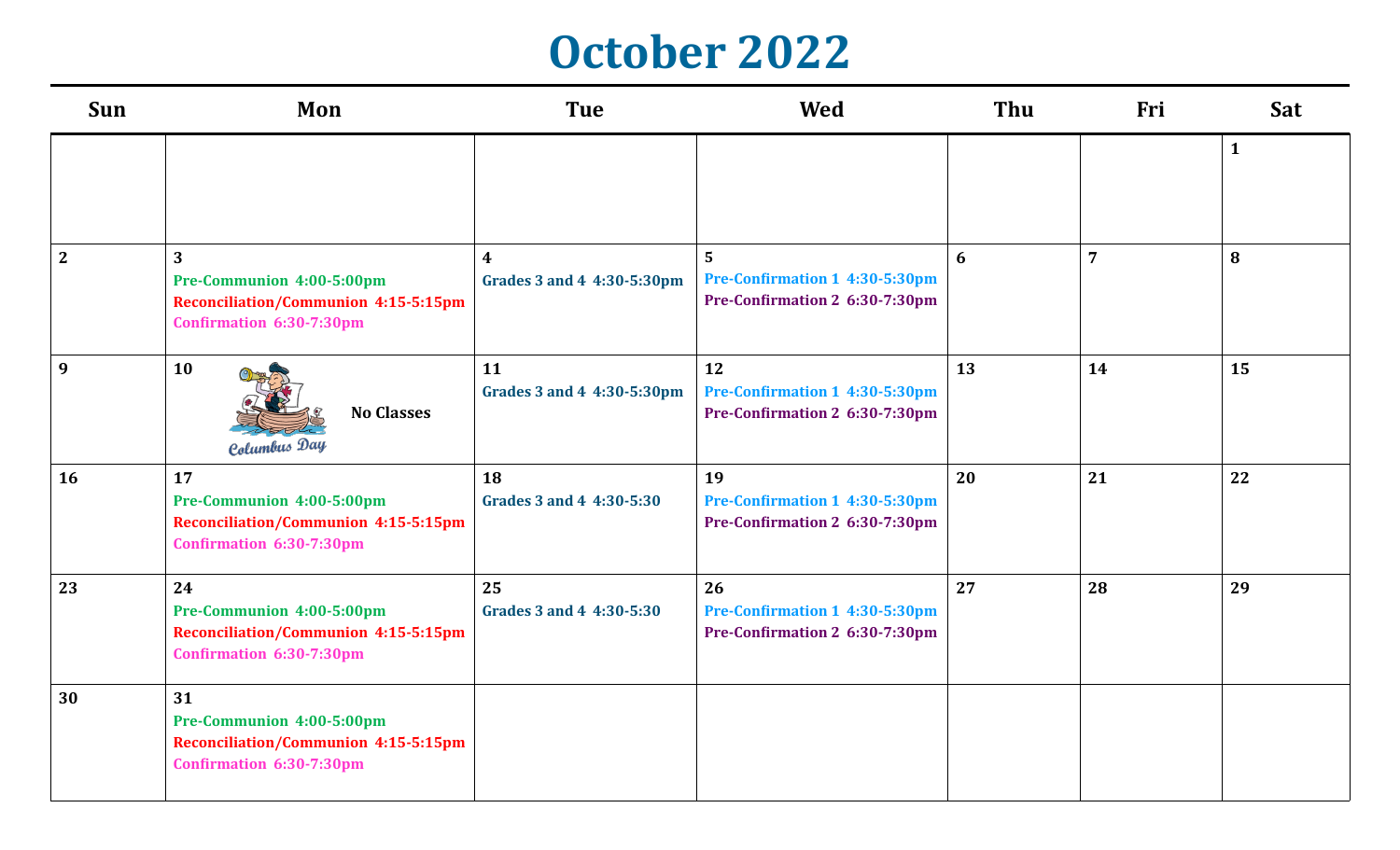### **November 2022**

| <b>Sun</b>                      | Mon<br><b>Tue</b>                                                                                                                                                                               |                                                      | <b>Wed</b>                                                                         | <b>Thu</b>                | Fri              | Sat |
|---------------------------------|-------------------------------------------------------------------------------------------------------------------------------------------------------------------------------------------------|------------------------------------------------------|------------------------------------------------------------------------------------|---------------------------|------------------|-----|
|                                 |                                                                                                                                                                                                 | $\mathbf{1}$<br>Grades 3 and 4 4:30-5:30             | $\overline{2}$<br>Pre-Confirmation 1 4:30-5:30pm<br>Pre-Confirmation 2 6:30-7:30pm | 3                         | $\boldsymbol{4}$ | 5   |
| 6                               | $\overline{7}$<br>Pre-Communion 4:00-5:00pm<br><b>Reconciliation/Communion 4:15-5:15pm</b><br>Confirmation 6:30-7:30pm<br><b>Faith Formation lecture series - Parents</b><br>required to attend | 8<br>Grades 3 and 4 4:30-5:30<br><b>Election Day</b> | 9<br>Pre-Confirmation 1 4:30-5:30pm<br>Pre-Confirmation 2 6:30-7:30pm              | 10                        | 11               | 12  |
| 13                              | 15<br>14<br>Pre-Communion 4:00-5:00pm<br>Grades 3 and 4 4:30-5:30<br><b>Reconciliation/Communion 4:15-5:15pm</b><br>Confirmation 6:30-7:30pm                                                    |                                                      | 16<br>Pre-Confirmation 1 4:30-5:30pm<br>Pre-Confirmation 2 6:30-7:30pm             | 17                        | 18               | 19  |
| 20                              | 21<br>22<br><b>Thanksgiving Recess</b>                                                                                                                                                          |                                                      | 23<br><b>No Class</b>                                                              | 24<br><b>Thanksgiving</b> | 25               | 26  |
| 27<br>First<br>Sunday<br>Advent | 28<br>Pre-Communion 4:00-5:00pm<br>Reconciliation/Communion 4:15-5:15pm<br>Confirmation 6:30-7:30pm<br><b>Confirmation Name Sheet DUE</b>                                                       | 29<br>Grades 3 and 4 4:30-5:30                       | 30<br>Pre-Confirmation 1 4:30-5:30pm<br>Pre-Confirmation 2 6:30-7:30pm             |                           |                  |     |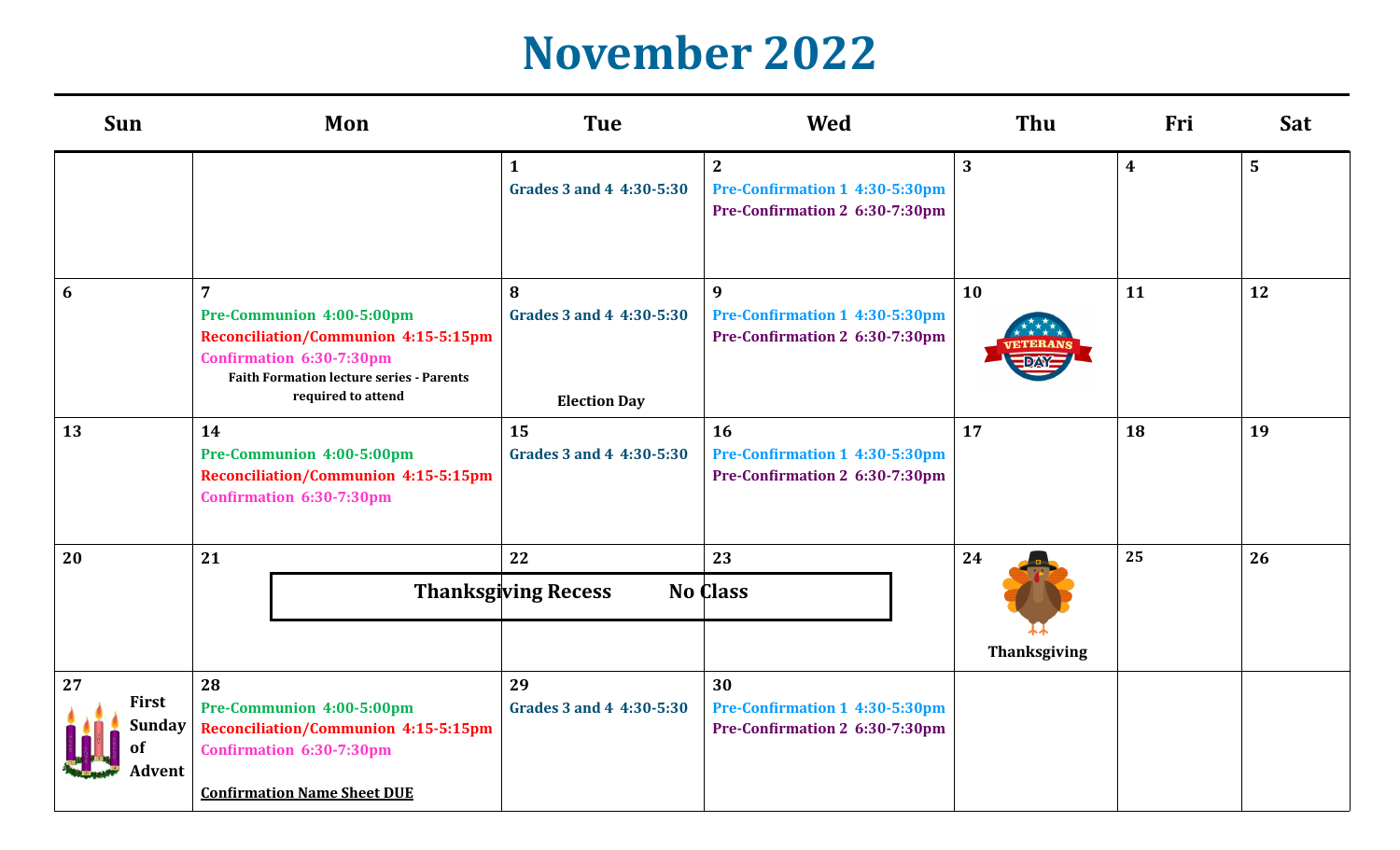#### **December 2022**

| Sun                                               |                                                                                                                        | Mon                              | <b>Tue</b>                                                          |                                                                                    | Thu                                    | Fri                                                    | Sat                                                                |
|---------------------------------------------------|------------------------------------------------------------------------------------------------------------------------|----------------------------------|---------------------------------------------------------------------|------------------------------------------------------------------------------------|----------------------------------------|--------------------------------------------------------|--------------------------------------------------------------------|
|                                                   |                                                                                                                        |                                  |                                                                     |                                                                                    | $\mathbf{1}$                           | $\mathbf{2}$                                           | $\mathbf{3}$                                                       |
| $\boldsymbol{4}$                                  | $5\phantom{1}$<br>Pre-Communion 4:00-5:00pm<br><b>Reconciliation/Communion 4:15-5:15pm</b><br>Confirmation 6:30-7:30pm |                                  | 6<br>Grades 3 and 4 4:30-5:30<br><b>Class will go to Confession</b> | $\overline{7}$<br>Pre-Confirmation 1 4:30-5:30pm<br>Pre-Confirmation 2 6:30-7:30pm | 8                                      | 9<br>Christmas<br>Pageant<br><b>Rehearsal</b><br>6-8PM | 10<br><b>Christmas</b><br>Pageant<br><b>Rehearsal</b><br>10AM-12PM |
| 11<br><b>Christmas</b><br>Pageant<br><b>10 AM</b> | 12                                                                                                                     | <b>Christmas Recess No Class</b> | 13                                                                  | 14<br><b>Christmas Recess No Class</b>                                             | 15<br><b>Christmas Recess No Class</b> | 16                                                     | 17                                                                 |
| 18                                                | 19                                                                                                                     | <b>Christmas Recess No Class</b> | 20                                                                  | 21<br><b>Christmas Recess No Class</b>                                             | 22<br><b>Christmas Recess No Class</b> | 23                                                     | 24                                                                 |
| 25<br><b>Christmas</b>                            | 26                                                                                                                     | <b>Christmas Recess No Class</b> | 27                                                                  | 28<br><b>Christmas Recess No Class</b>                                             | 29<br><b>Christmas Recess No Class</b> | 30                                                     | 31                                                                 |
|                                                   |                                                                                                                        |                                  |                                                                     |                                                                                    |                                        |                                                        |                                                                    |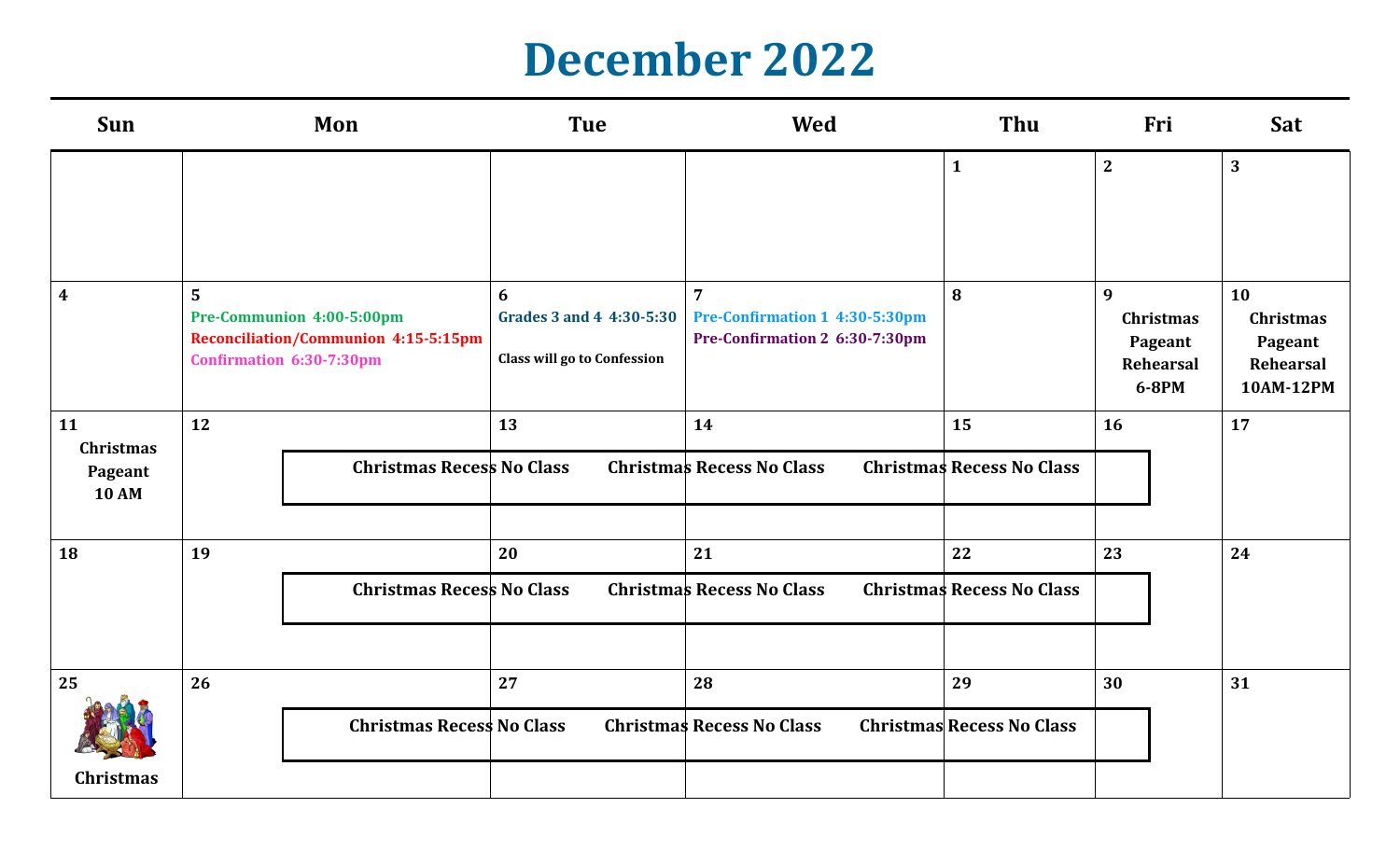### **January 2023**

| Sun          | Mon                                                                                                                                               | <b>Tue</b>                                                                       | Wed                                                                    | Thu<br>Fri     |    | Sat                                                          |
|--------------|---------------------------------------------------------------------------------------------------------------------------------------------------|----------------------------------------------------------------------------------|------------------------------------------------------------------------|----------------|----|--------------------------------------------------------------|
| $\mathbf{1}$ | 2                                                                                                                                                 | $\overline{\mathbf{3}}$                                                          | $\boldsymbol{4}$                                                       | $5\phantom{.}$ | 6  | $\overline{7}$                                               |
|              | <b>Christmas Recess</b>                                                                                                                           | No Class<br><b>Christmas Recess No Class</b><br><b>Christmas Recess No Class</b> |                                                                        |                |    |                                                              |
| 8            | 9<br>Pre-Communion 4:00-5:00pm<br><b>Reconciliation/Communion 4:15-5:15pm</b><br>Confirmation 6:30-7:30pm                                         | 10<br>Grades 3 and 4 4:30-5:30                                                   | 11<br>Pre-Confirmation 1 4:30-5:30pm<br>Pre-Confirmation 2 6:30-7:30pm | 12             | 13 | 14                                                           |
| 15           | <b>16</b><br>LK JR. DA<br><b>Martin Luther King Day</b><br><b>No Classes</b>                                                                      | 17<br>Grades 3 and 4 4:30-5:30                                                   | 18<br>Pre-Confirmation 1 4:30-5:30pm<br>Pre-Confirmation 2 6:30-7:30pm | 19             | 20 | 21                                                           |
| 22           | 23<br>Pre-Communion 4:00-5:00pm<br><b>Reconciliation/Communion 4:15-5:15pm</b><br>Confirmation 6:30-7:30pm<br><b>Sponsor Certificate Form DUE</b> | 24<br>Grades 3 and 4 4:30-5:30                                                   | 25<br>Pre-Confirmation 1 4:30-5:30pm<br>Pre-Confirmation 2 6:30-7:30pm | 26             | 27 | 28<br>$12pm-1pm$<br>Reconciliation<br><b>Class</b><br>Church |
| 29           | 30<br>Pre-Communion 4:00-5:00pm<br><b>Reconciliation/Communion 4:15-5:15pm</b><br>Confirmation 6:30-7:30pm                                        | 31<br>Grades 3 and 4 4:30-5:30                                                   |                                                                        |                |    |                                                              |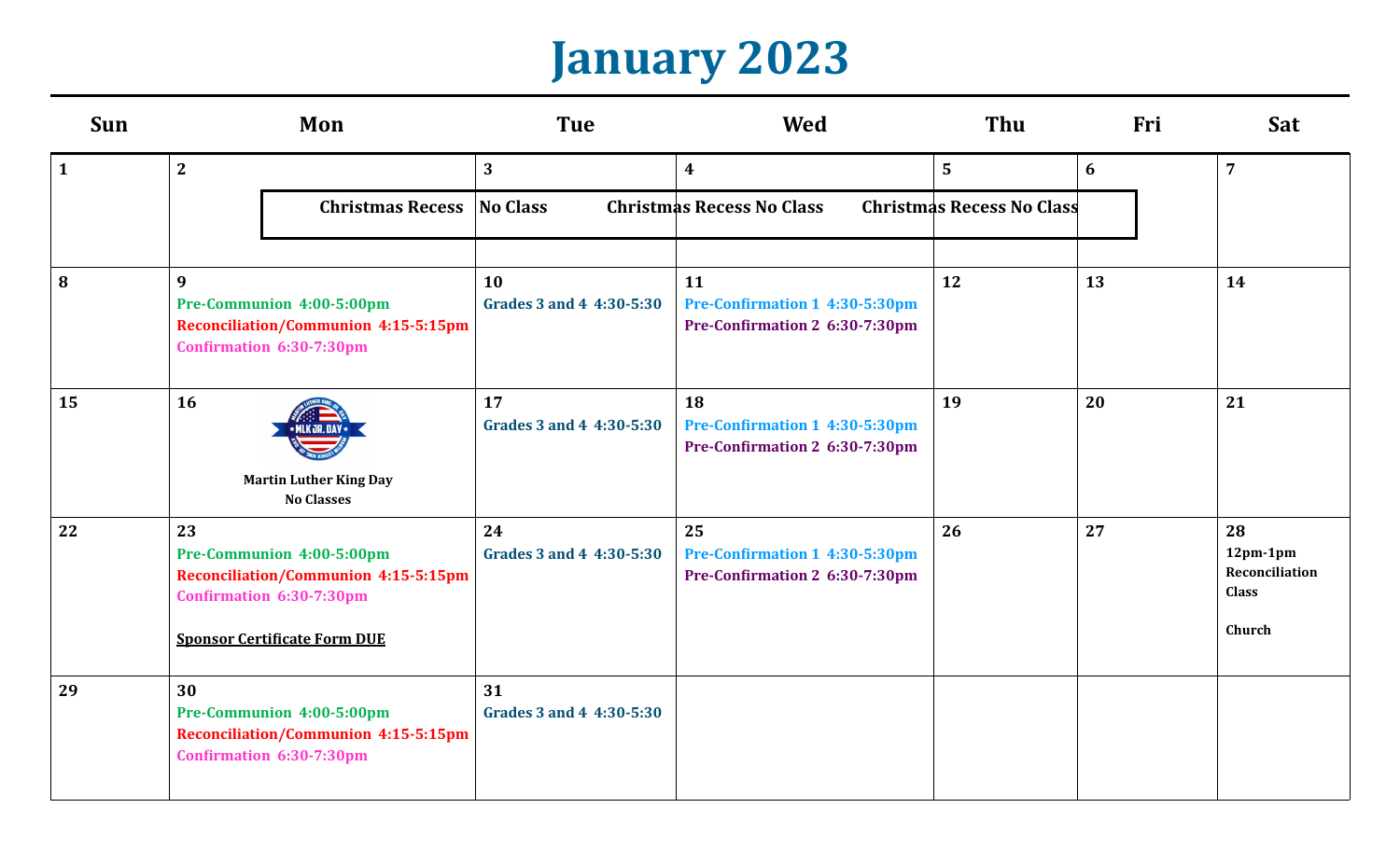# **February 2023**

| Sun                           | Mon                                                                                                                                                                                 | <b>Tue</b><br><b>Wed</b>                                 |                                                                                  | Thu          | Fri | Sat              |
|-------------------------------|-------------------------------------------------------------------------------------------------------------------------------------------------------------------------------------|----------------------------------------------------------|----------------------------------------------------------------------------------|--------------|-----|------------------|
|                               |                                                                                                                                                                                     |                                                          | $\mathbf{1}$<br>Pre-Confirmation 1 4:30-5:30pm<br>Pre-Confirmation 2 6:30-7:30pm | $\mathbf{2}$ | 3   | $\boldsymbol{4}$ |
| $5\overline{)}$               | 6<br>Pre-Communion 4:00-5:00pm<br><b>Reconciliation/Communion 4:15-5:15pm</b><br>Confirmation 6:30-7:30pm<br><b>Confirmation Paper Due</b>                                          | $\overline{7}$<br>Grades 3 and 4 4:30-5:30pm             | 8<br>Pre-Confirmation 1 4:30-5:30pm<br>Pre-Confirmation 2 6:30-7:30pm            | 9            | 10  | 11               |
| 12                            | 13<br><b>Winter Recess No Class</b>                                                                                                                                                 | 14                                                       | 15<br><b>Winter Recess No Class</b>                                              | 16           | 17  | 18               |
| 19<br>FIRST SUNDAY<br>OF LENT | 20<br>Happy<br><b>nt's</b> Day<br><b>No Class</b>                                                                                                                                   | 21<br>Grades 3 and 4 4:30-5:30pm<br><b>Ash Wednesday</b> | 22<br>Pre-Confirmation 1 4:30-5:30pm<br>Pre-Confirmation 2 6:30-7:30pm           | 23           | 24  | 25               |
| 26                            | 27<br>Pre-Communion 4:00-5:00pm<br><b>Reconciliation/Communion 4:15-5:15pm</b><br>Confirmation 6:30-7:30pm<br><b>Faith Formation lecture series - Parents</b><br>required to attend | 28<br>Grades 3 and 4 4:30-5:30pm                         |                                                                                  |              |     |                  |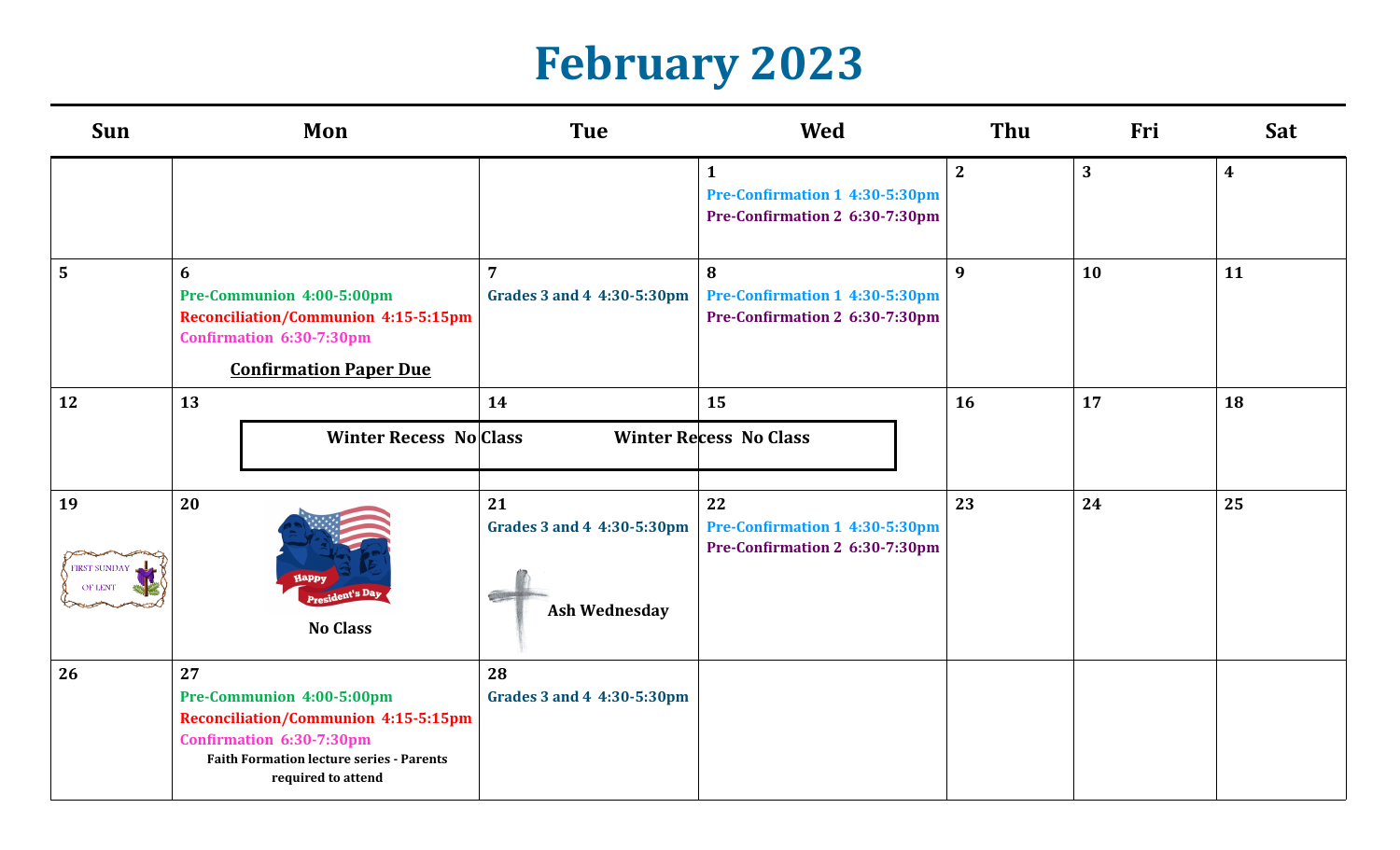#### **March 2023**

| Sun            | Mon                                                                                                                                       | <b>Tue</b>                                 | <b>Wed</b>                                                                       | Thu         | Fri                                                                             | Sat                                         |
|----------------|-------------------------------------------------------------------------------------------------------------------------------------------|--------------------------------------------|----------------------------------------------------------------------------------|-------------|---------------------------------------------------------------------------------|---------------------------------------------|
|                |                                                                                                                                           |                                            | $\mathbf{1}$<br>Pre-Confirmation 1 4:30-5:30pm<br>Pre-Confirmation 2 6:30-7:30pm | $2^{\circ}$ | 3                                                                               | $\boldsymbol{4}$                            |
| $5\phantom{.}$ | 6<br>Pre-Communion 4:00-5:00pm<br><b>Reconciliation/Communion 4:15-5:15pm</b><br>Confirmation 6:30-7:30pm<br><b>Saint Report DUE</b>      | $\overline{7}$<br>Grades 3 and 4 4:30-5:30 | 8<br>Pre-Confirmation 1 4:30-5:30pm<br>Pre-Confirmation 2 6:30-7:30pm            | 9           | <b>10</b>                                                                       | 11                                          |
| 12             | 13<br>Pre-Communion 4:00-5:00pm<br><b>Reconciliation/Communion 4:15-5:15pm</b><br>Confirmation 6:30-7:30pm                                | 14<br>Grades 3 and 4 4:30-5:30             | 15<br>Pre-Confirmation 1 4:30-5:30pm<br>Pre-Confirmation 2 6:30-7:30pm           | 16          | 17<br><b>Communion Parent</b><br><b>Meeting</b><br>4:30PM<br><b>Parish Hall</b> | 18                                          |
| 19             | 20<br>Pre-Communion 4:00-5:00pm<br><b>Reconciliation/Communion 4:15-5:15pm</b><br>Confirmation 6:30-7:30pm                                | 21<br>Grades 3 and 4 4:30-5:30             | 22<br>Pre-Confirmation 1 4:30-5:30pm<br>Pre-Confirmation 2 6:30-7:30pm           | 23          | 24                                                                              | 25<br><b>Confirmation</b><br><b>Retreat</b> |
| 26             | 27<br>Pre-Communion 4:00-5:00pm<br><b>Reconciliation/Communion 4:15-5:15pm</b><br>Confirmation 6:30-7:30pm<br>Class will go to confession | 28<br>Grades 3 and 4 4:30-5:30             | 29<br>Pre-Confirmation 1 4:30-5:30pm<br>Pre-Confirmation 2 6:30-7:30pm           | 30          | 31                                                                              |                                             |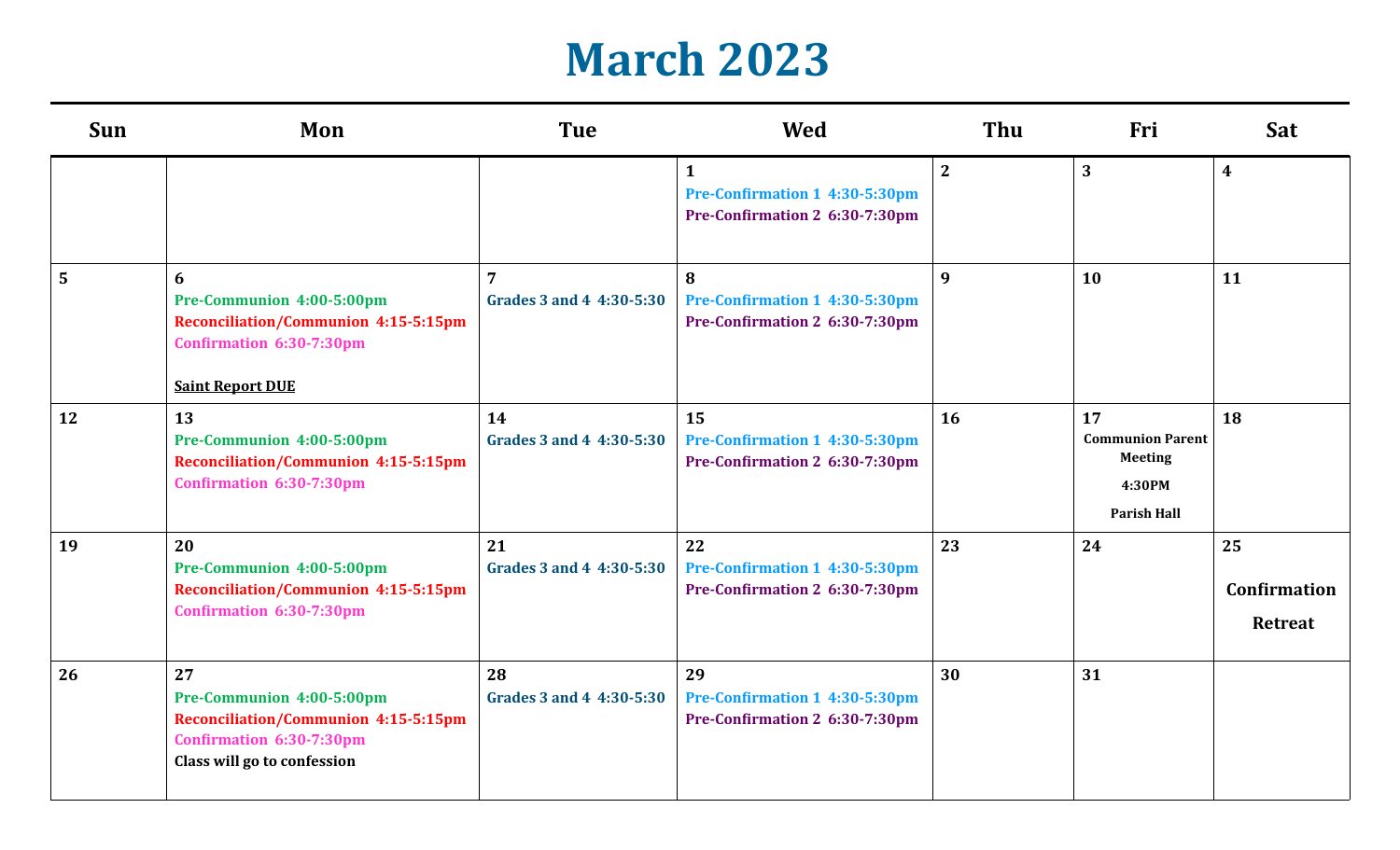# **April 2023**

| Sun                  | Mon<br><b>Tue</b>                                                                                                                |                                  | <b>Wed</b>                                                             | Thu                  | Fri                | Sat                                                   |
|----------------------|----------------------------------------------------------------------------------------------------------------------------------|----------------------------------|------------------------------------------------------------------------|----------------------|--------------------|-------------------------------------------------------|
|                      |                                                                                                                                  |                                  |                                                                        |                      |                    | $\mathbf{1}$                                          |
| $\mathbf{2}$<br>Palm | $\mathbf{3}$                                                                                                                     | $\boldsymbol{4}$                 | $\overline{5}$                                                         | 6                    | $\overline{7}$     | 8                                                     |
| <b>Sunday</b>        | Pre-Communion 4:00-5:00pm<br><b>Reconciliation/Communion 4:15-5:15pm</b><br>Confirmation 6:30-7:30pm<br><b>Confirmation Exam</b> | Grades 3 and 4 4:30-5:30pm       | Pre-Confirmation 1 4:30-5:30pm<br>Pre-Confirmation 2 6:30-7:30pm       | <b>Holy Thursday</b> | <b>Good Friday</b> | <b>EASTER</b><br><b>VIGIL</b><br><b>Holy Saturday</b> |
| 9                    | 10                                                                                                                               | 11                               | 12                                                                     | 13                   | 14                 | 15                                                    |
|                      | <b>Spring Break</b>                                                                                                              | <b>No Classes Spring Break</b>   | <b>No Classes</b>                                                      |                      |                    |                                                       |
| <b>Easter Sunday</b> |                                                                                                                                  |                                  |                                                                        |                      |                    |                                                       |
| 16                   | 17<br>Pre-Communion 4:00-5:00pm<br><b>Reconciliation/Communion 4:15-5:15pm</b><br>Confirmation 6:30-7:30pm                       | 18<br>Grades 3 and 4 4:30-5:30pm | 19<br>Pre-Confirmation 1 4:30-5:30pm<br>Pre-Confirmation 2 6:30-7:30pm | 20                   | 21                 | 22                                                    |
|                      | <b>Service Hour Sheet DUE</b>                                                                                                    |                                  |                                                                        |                      |                    |                                                       |
| 23                   | 24<br>Pre-Communion 4:00-5:00pm<br>Reconciliation/Communion 4:15-5:15pm<br>Confirmation 6:30-7:30pm                              | 25<br>Grades 3 and 4 4:30-5:30pm | 26<br>Pre-Confirmation 1 4:30-5:30pm<br>Pre-Confirmation 2 6:30-7:30pm | 27                   | 28                 | 29                                                    |
| 30                   |                                                                                                                                  |                                  |                                                                        |                      |                    |                                                       |